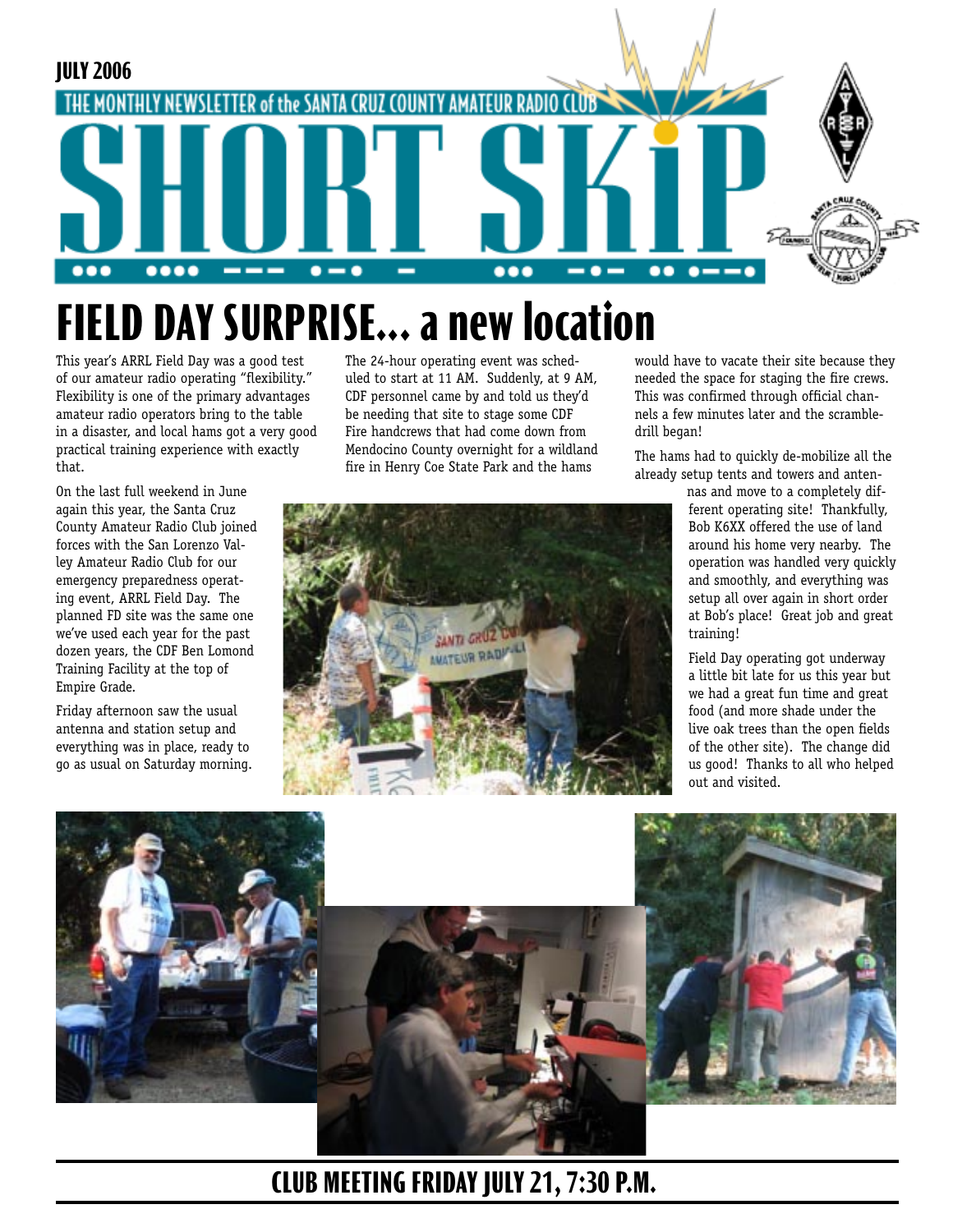

#### 6/17/06

Present at today's CAKE session were (in no particular order) Reed Cotton KG6RQH, Dave Stoddart W8FLL, Jeff Liebermann AE6KS, Al and Carol Marconett KM6VV and KD6ZXL, Bob Wolbert K6XX and his daughter Sarah "K1D," Pat Barthelow AA6EG, David White WN5Y, and Kathleen McQuilling KI6AIE.

Dave's mystery item, built in a cardboard box whose labeling was unrelated to the contents, turned out to be a field strength meter.

David brought the current prototype of his 7-LED frequency counter, which first appeared at CAKE in March. When asked "why LEDs" he responded that they are brighter than LCDs and they can be seen from any angle. Your reporter, who has the first prototype, can verify that this frequency counter is ideal for use with the Electroluminescent Receiver.

Congratulations were heaped upon Reed, who has passed his Extra exam and is now awating his new vanity call. Reed brought back Bob's Morse Machine, which includes proficiency training, random word generation, QSO simulation, and DX contest simulation (although the lengthy manual might prove daunting for some).

Bob brought his Radio Shack Probe Scope, which came out about ten years ago. Jeff brought his wi-fi antenna in a waterproof box lined with aluminum duct tape. Al brought two unusual valves, a Raytheon 2K25 reflex klystron tube and a 2C39 lighthouse tube.

Topics of conversation ranged from keys, keyers, and paddles (including references to "Scorpion" paddles, Vibroplex bugs, and Accukeyers) to the alleged real meaning of "HP"



(high priced) to California cell sites to a VW bug with a jet engine!

#### 7/1/06

Today's attendees included Dave Stoddart W8FLL, Bob Wolbert K6XX, Tom Tengdin WB9VXY, Wayne Thalls KB6KN, Art Lee WF6P, Vic Linderholm AE6ID, Frank Wyatt N6FW, Reed Cotton with his shiny new call N1WC, Rich Olsen W1WUH, Eric Pearson K6EP, David White WN5Y, and Kathleen McQuilling KI6AIE.

Salient quotes from today: "inertial navigation"; "operator malfunction"; "Field Day is over"; "No, it's not"; "RG-58 is the best"; and "RG-58 is the worst" (the context for the latter two quotes was Kathleen's 2-meter "problem" which has now been solved by mounting her "W8FLL Super J" to the top of a 15-foot orchard ladder and adding a length of coax to the feed line). Topics of conversation also included atomic clocks, canned green beans, coax lengths, antenna tuners, and the blackout of '03(recommended web site on this topic is http://www.nerc.com/~filez/ blackout.html - particularly the link labeled "Interim report").

Dave's mystery item, in a fine wooden case, turned out to be a CW transmitter with an old-style crystal and a coil which were interchangeable.

Wayne's mystery item looked like a nice old J-38 straight key on a wooden base but turned out to be a lighter. He said it represented two endangered species, smokers and CW! Another mystery item was an elegant crystal set with a beautiful wood case.

—Kathleen KI6AIE



# **Aptos Parade**

 Thanks to everybody who came out to help us support the Aptos Parade on July 4 with their ham radio. The practice definitely improved our emergency communications preparedness too!

Bob K6RMW brought out and set up our portable 2m repeater and it worked flawlessly in it's first actual "field deployment." Sweet! Thanks for all that work, Bob! Of course, that portable repeater has great potential to be very useful to us in a future real emergency too.

Among the first training operations we found helpful was programming our HTs to operate the portable repeater's frequency, offset, and PL. Even just that was useful practice! When was the last time you actually QSY'd \_your\_ radio to a new repeater frequency, offset, and PL? Has it been a while? Of course like everything else, it works better with routine practice.

Everybody at scene had that programming accomplished soon enough, and then it was a simple matter to communicate using their HT's low power setting from anywhere along the parade route. During the parade, there were a couple of medical-aid calls (persons "down", requiring fire service and ambulance response) which went quite smoothly with good communications support, especially from the amateur radio point of view.

Our ARES/ACS StepVan, COM2, was serving as the Parade ICP (Incident Command Post) and was used for coordinating between the amateur radio tactical net and the Sheriff's public safety tactical net, with a different transceiver in COM2 operating on each net's frequency. We hams maintained effective liaison between, among others, the parade organizers and the Sheriff's Incident Commander, SO Sergeant Shea Johnson. After the parade, our "new" County Sheriff himself, Steve Robbins, stopped by COM2 to thank each of us personally for our help.

Those hams operating at scene to support the event included Kasie KG6TCW, John KI6EAB, Bob K6RMW, Phil KE6UWH, Ray KE6NHG, Rich W1WUH, Clint KI6ELJ, Greg KI6BJI, Chris KG6DOZ, and me.

—73, Cap KE6AFE

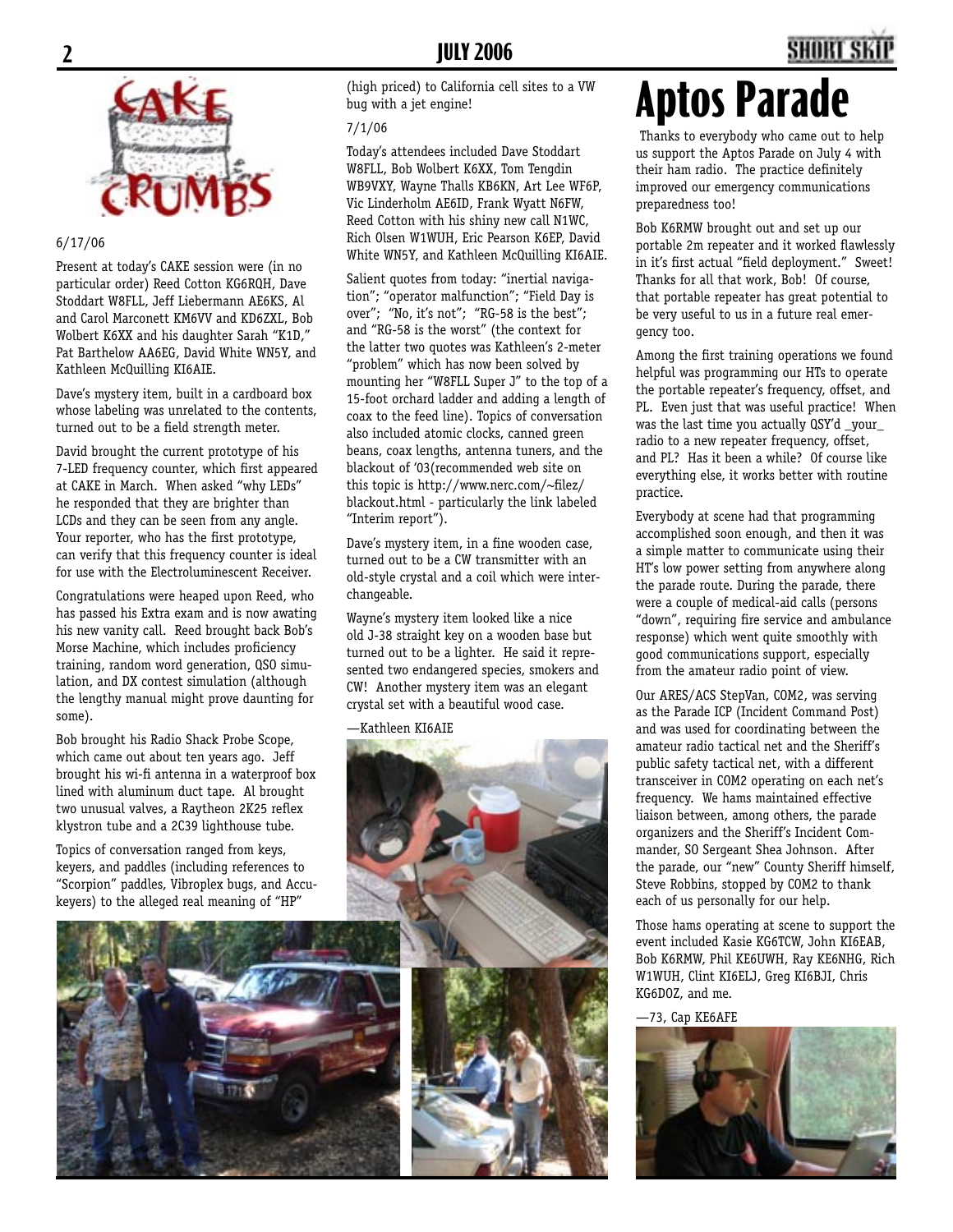## **2 JULY 2006 3**



## By Art Lee WF6P **HATT**

Was having a good time working a station in Gresham, Oregon the other night on 7.039.8. Steve was operating an Elecraft K1 and putting out 5 watts. He was sending good code and the rig was nice and crispy clear. He had put the kit together and was greatly impressed when I did a bit of name dropping, saying I knew the developer/ designer/owner of the Elecraft company. We chatted a while more until I heard this horrible tuner-upper blasting right on our freq. This was followed by long, overpowering spurts of digital data, perhaps teletype. (How do they send QRL?) There was no way to continue my QSO with the QRPer, but it was fun while it lasted. Checking my logs I see that I had worked builders of two other  $K1s$ .

Went to dinner the other night at the Santa Cruz Diner on Ocean Street. Before I ordered I looked up to see Jeff Liebermann, AE6KS, and Bruce Hawkins, AC6DN, arriving. We had an enjoyable dinner together; me with my senior discount rates for which they did not qualify. We did chat, and chat, and chat. Subjects covered: The changing world of ham radio, space technology, the SETI program, religion and the Bible, sailing, philosophy, antenna construction and Bruce's new job. I was quite impressed with his position, it sounded highly technical and involved. After dinner Jeff had to return to his shop to get some work done, and it was nearly 2200! Oh, Jeff is working on a magazine article on his inflatable vertical antenna. I volunteered to take photos. The antenna is collapsible, held rigid with air from a high-pressure pump. Jeff is still experimenting with various combinations of materials. I invited him to future CAKE meetings.

Granddaughter Cheri Rusch, KB6BOP, has received her teaching credential from Sacramento State University and nearing completion of studies for her Master's Degree. She has been doing her teaching internship with students with severe disabilities. When she sold her Taurus sedan, we removed her 2 meter rig and antenna. I'll have to install

the rig in her newest car (no longer an easy task!). We have discussed the possibilities of her using ham radio, somehow, in her classes. Years ago, our club used the Emergency Van to visit various schools and found the younger, early grade students highly interested. Of course, this was before every kid had a cell phone in his or her backpack.

Our July 1st CAKE meeting was fun and well attended. We pushed three or four tables together as we gathered new arrivals. Part of the excitement is in trying to identify various old (and new) pieces of electronics gear. Dave Stoddart, W8FLL, can always be depended upon to have an item to baffle us. Wayne Thalls, KB6KN, presented me with an armload of magazines for my leisure reading: Smithsonian Air & Space; Cars and Parts ( featuring the 1948 Diamond T pickup) donated by Harry Kelly, KB6HMX; three issues of The Old Timer's Bulletin; several sets of Studebaker maintenance hints. As I departed, I was greeted by my former therapist (hand surgery, not mental) named Sequoia. She must have done a good job as I can still bend my fingers to depress a straight key and plunk away on the piano and computer keyboards.

Next month (maybe): How to repair SONAR underwater; Tuning the Yaesu FT-301D (1960s vintage) to a stealth random wire antenna.

## **QST SET Score**

Thanks to everybody who operated last October's ARRL SET (Simulated Emergency Test) in Santa Cruz County. That operational TEST directly inspired the 6 ARES training classes we've benefited from since October. We're surely better prepared because of that great "refresher" training, and of course more practice from more of us will help even more.

In the July issue of QST, on pages 97-99, you'll note we recorded the second highest SET activity level in the Pacific Division!

Wish us success this coming October too. Hope to hear \_you\_ on the radio!

—73, Cap KE6AFE ARES DEC of Santa Cruz County

## **Next Board Meeting**

The July Board of Directors meeting will be Wednesday, July 26, at 7:30 PM, in the Dominication Education Center, room E (upstairs).

The June 2006 Board of Directors meeting was cancelled, so there was no June Treasurer's Report. Look for the "bottom line" from the July 2006 Treasurer's Report in the August issue of Short Skip.

—Kathleen McQuilling, KI6AIE SCCARC Treasurer